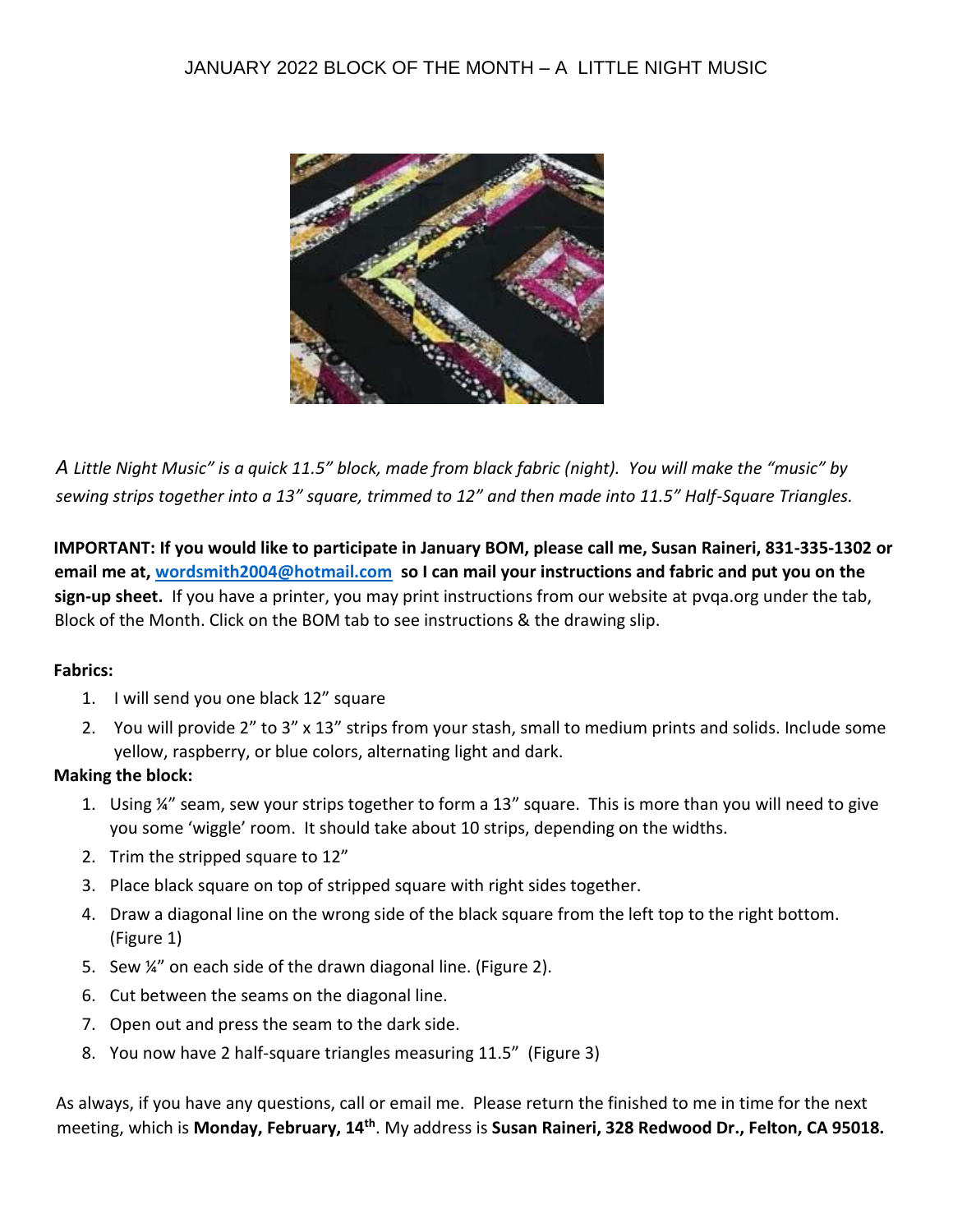Do not return the instructions. They are yours to keep. Also, please complete and return the sign up slip for the drawing next month.

## Figure 1 and 1 and 1 and 1 and 1 and 1 and 1 and 1 and 1 and 1 and 1 and 1 and 1 and 1 and 1 and 1 and 1 and 1





## Figure 3



Four together